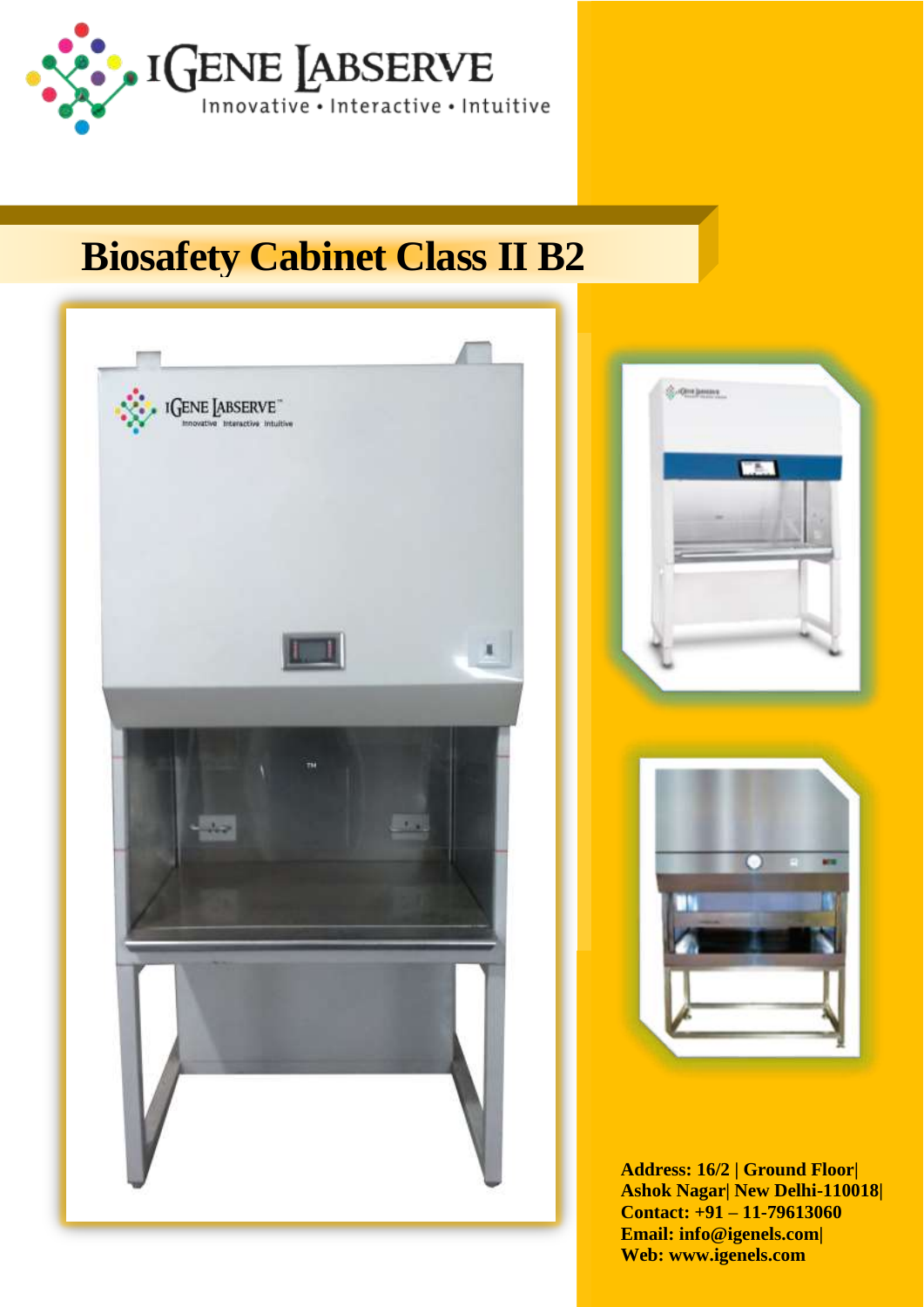

# **Specifications**

Biosafety Cabinets are specialized workstations widely used in clinical, pharmaceutical, life science and industrial laboratories where experiments need highly contaminant free environment. Also known as biological safety cabinets and biohazard safety cabinets, these are made in three different class types such as Class 1, Class 2 and Class 3; in which Class 2 is widely used in microbiology laboratories because it provides protection to both product as well as personal. It is biosafety level factor which decides which BSC should be used in laboratory. These cabinets are considered safer than other clean benches because such BSCs effectively eliminate risks to operator / staff, samples and the environment from pathogenic biological agents (PBA) and microorganisms responsible for spreading airborne infection.

#### Types

We offer three types of class 2 biosafety cabinets are made. It is the type of work which decides which class 2 BSC should be used in laboratory. Below is short description about all types we offer:

- $\hat{X}$  Type A2: recirculate approximately 70% air and 30% exhaust
- $\hat{\mathcal{F}}$  Type B1: recirculate approximately 30% air and 70% exhaust
- $\cdot$  Type B2: Does not recirculate but exhaust 100% air

#### **Construction**

Our cabinets are ergonomically designed to provide long service life. Only thick metal sheets and pipes are used in construction so that you may get the finest and safest Biosafety Cabinet in the market today. There are three different MOC used.

- Complete Stainless Steel 304 / 316
- Inner Stainless Steel, Outer Mild Steel
- Stainless Steel bench, rest mild Steel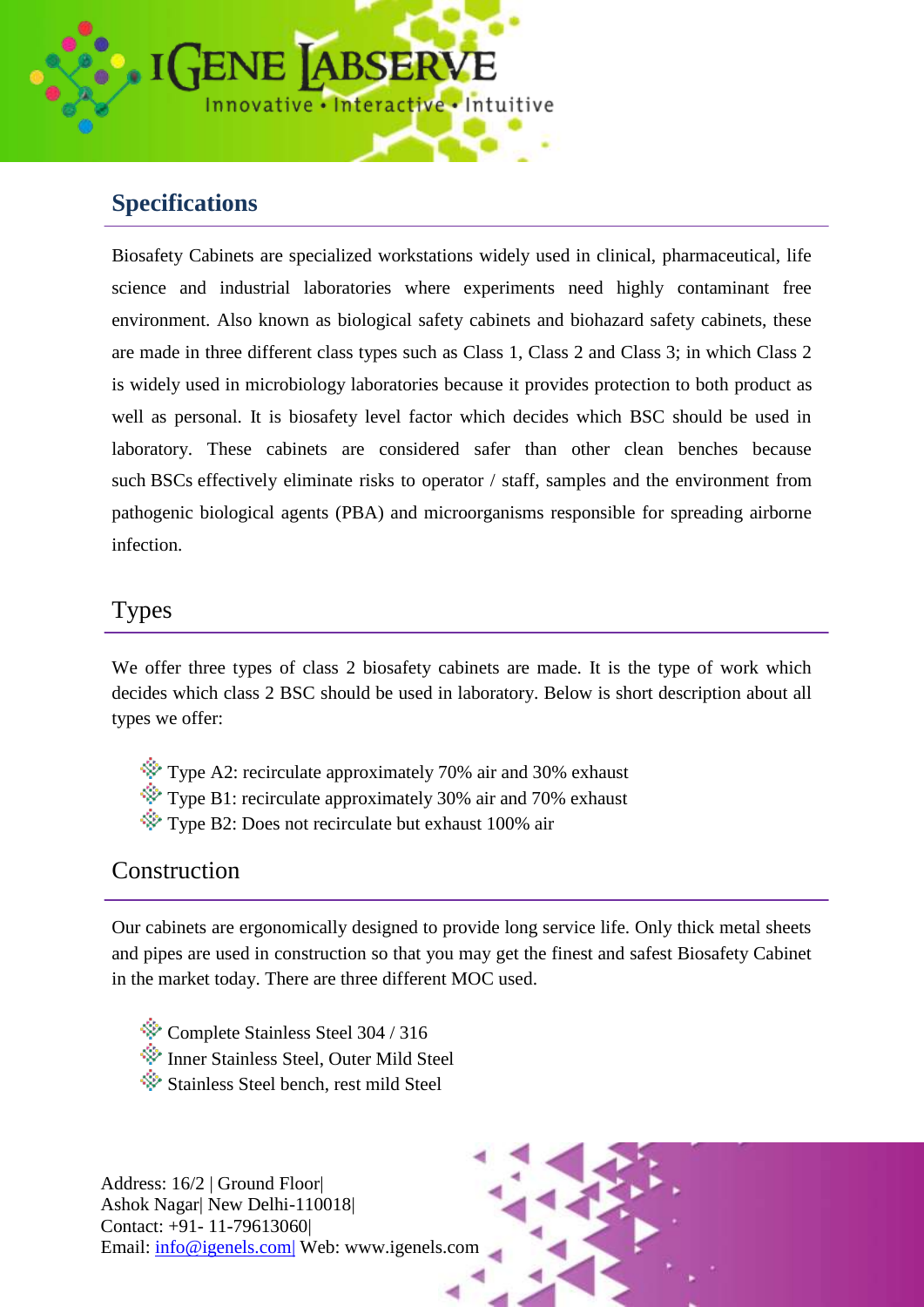![](_page_2_Picture_0.jpeg)

## Air Circulation of Class II B2

In order to minimize spread of airborne bacterial and viral organisms, the use of filter is crucial; therefore, we use 99.95% efficiency HEPA filters for particle size 0.3 microns in our biological class 2 type B2 safety cabinets. These air filters are of ISO 5 / Class 100 quality. Inflow velocity remains approx. 105 fpm  $(0.5 \text{ m/sec})$  with 100% air exhaust through separate exhaust mechanism.

#### Standard Accessories

Our Biosafety cabinets are fitted with fluorescent lights outside working zone. UV lamps are fitted inside working zone in such a way that the operator cannot see them directly. Microprocessor controlled mechanism allows UV on only when door is closed. Auto sensors facilitate to run blower after opening of door only. User can set warm time as per convenience which in turn will tun on the FL light only after set time and door open controlled by microprocessor. Electrical sockets are fitted to run any instrument under the working area; in addition, service fixtures for air, gas, vacuum and water are fitted on demand

*We also manufacturer biosafety cabinets class 2 type A2*

### Microprocessor based PID Controller

![](_page_2_Picture_7.jpeg)

- Automatic control of UV, Blower and LED light on sash movement.
- **Example LCD** Display with clear vision.

External Socket control to avoid hand touch inside the chamber

Warm up timer option allows delay in switching on LED to clear internal air before working on opening of Sash to safe level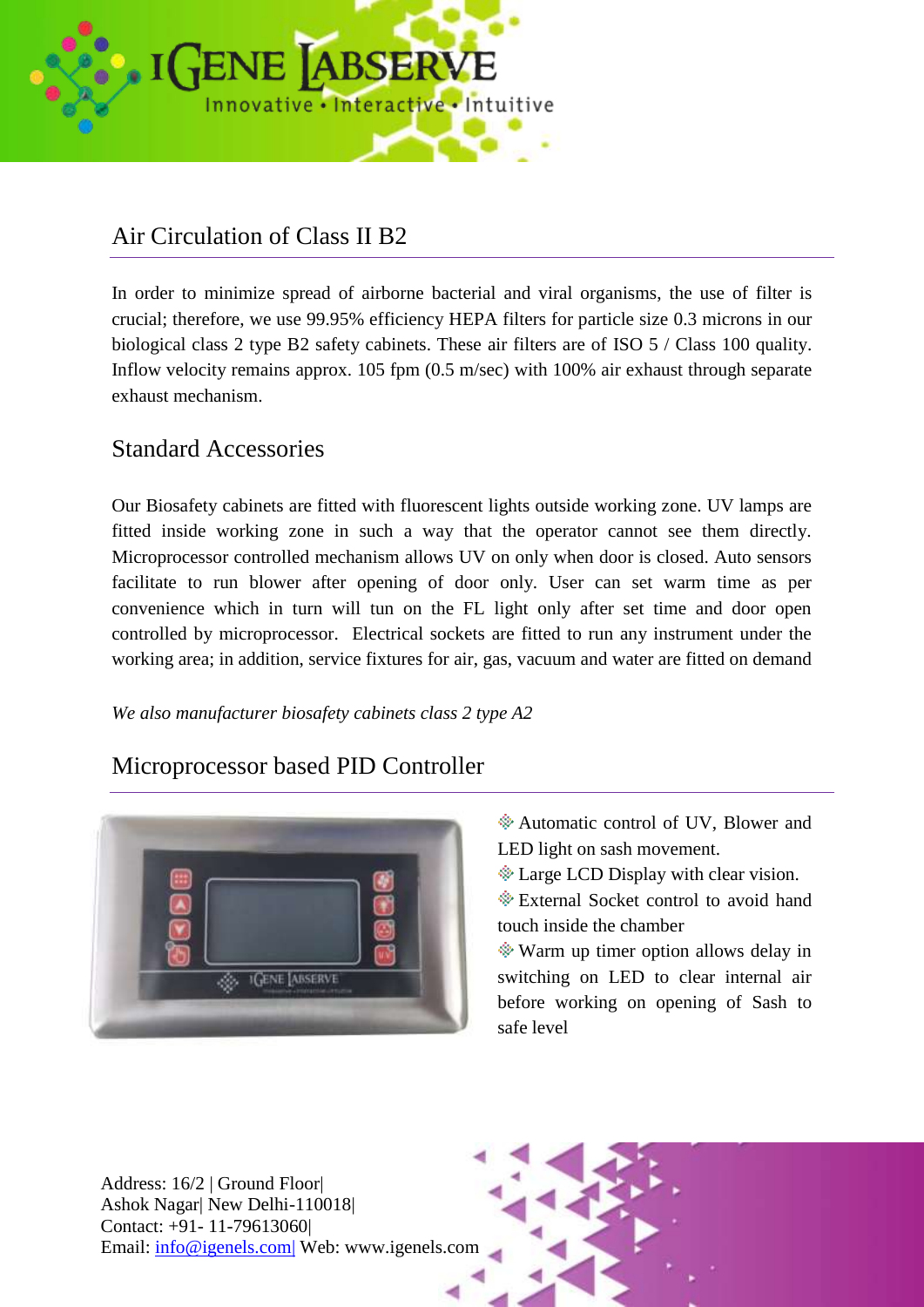![](_page_3_Picture_0.jpeg)

# Technical Specifications

| <b>Sizes Available</b>                              | 2ft, 3ft, 4ft, 5ft and 6 ft                                                                                                                                       |  |
|-----------------------------------------------------|-------------------------------------------------------------------------------------------------------------------------------------------------------------------|--|
| <b>Construction</b>                                 | SS 304/316/Powder coated MS or GI sheet                                                                                                                           |  |
| <b>Work top</b>                                     | SS 304/316                                                                                                                                                        |  |
| <b>Construction</b>                                 | Double walled                                                                                                                                                     |  |
| <b>Controller</b>                                   | Microprocessor PID controller Display of SV & PV                                                                                                                  |  |
| <b>Air filtration</b>                               | HEPA filter 99.95% efficiency                                                                                                                                     |  |
| <b>Switches and indicators</b>                      | Microprocessor controlled switches for UV, Blower Motor,<br>LED/FL Lamp with inbuilt pressure gauge and UV timer                                                  |  |
| <b>Air recirculation</b>                            | Does not recirculate but 100% air exhaust                                                                                                                         |  |
| <b>Airflow</b><br><b>Average</b><br><b>Velocity</b> | 105 feet per min                                                                                                                                                  |  |
| <b>Fumigation</b>                                   | In-built fumigation port (Optional)                                                                                                                               |  |
| <b>Noise level</b>                                  | Less than 60 decibel                                                                                                                                              |  |
| <b>Electrical protection</b>                        | MCB & Fitting with earthing protection                                                                                                                            |  |
| <b>Standard Fittings</b>                            | UV germicidal lamp to cover the entire work surface.<br>Mounted on a stand with levelling feet<br>Inbuilt pressure gauge<br>Fluorescent lamp /LED Lamp            |  |
| <b>Standard functions</b>                           | Digital display on pressure on HEPA.<br>Sash Height Alarm on display<br>Movable stand<br>Virus Burnout unit<br>Service valves for gas and water<br>Arm Elbow rest |  |